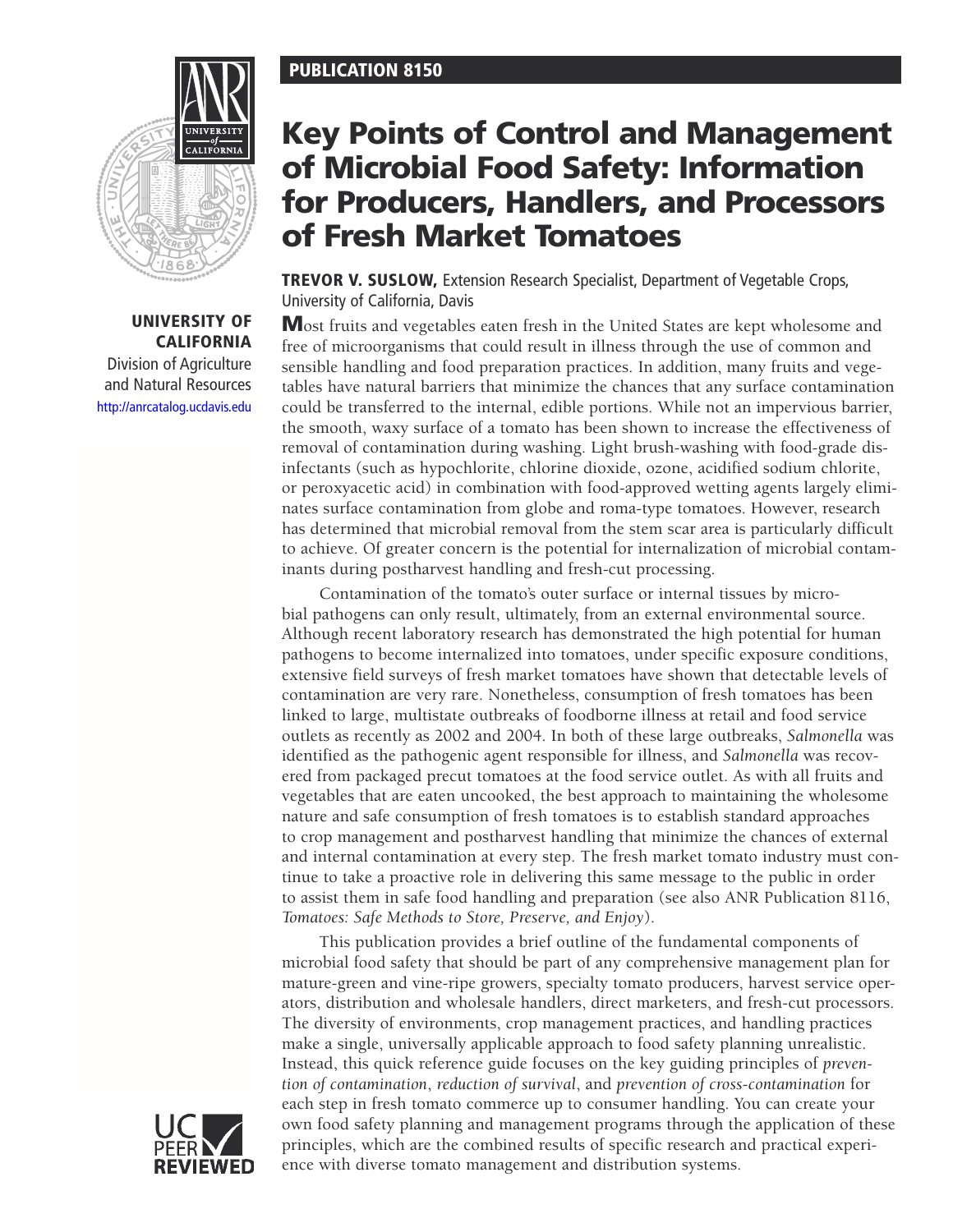Many of these same principles can be applied to planning for food security and prevention of intentional food contamination. Helpful online resources in counter-bioterrorism planning are listed at the end of this publication.

## BACKGROUND

Whether tomatoes are produced domestically or imported, four key events have brought focus and concern for the microbial food safety of fresh market tomatoes and other edible horticultural foods:

- Recent reoccurring outbreaks of illness linked to consumption of imported and domestic produce.
- Positive detection and recovery of human pathogens from random survey sampling of both imported and domestically produced produce.
- Recent reports from several researchers documenting the difficulty of cleaning and disinfecting produce surfaces.
- Recent reports from several researchers documenting the potential for internalization of pathogens during production and postharvest handling of produce, including tomatoes.

For domestically produced tomatoes, random product surveys conducted by the U.S. Food and Drug Administration during 2001 and 2002 did not result in the positive detection of any targeted pathogens (see *FDA Survey of Domestic Fresh Produce 2000/2001*, available online at the US FDA Center for Food Safety and Applied Nutrition Web site, [http://vm.cfsan.fda.gov/~dms/prodsu10.html\)](http://vm.cfsan.fda.gov/~dms/prodsu10.html). Based on the overall consumption of fresh tomatoes, illness definitively associated with contamination that occurs prior to food preparation is a very low-probability event. It is equally clear, however, that outbreaks linked to tomatoes from various production areas have occurred and that those outbreaks have affected large numbers of individuals across many states and in Canada. While most individuals can recover from foodborne illness without any need for medical attention, patients such as the very young, the very old, and those who may be otherwise immuno-compromised may suffer complications and even death.

## WHAT ARE THE GUIDING PRINCIPLES OF FOOD SAFETY FOR FRESH PRODUCE?

- Once produce has been contaminated, removing or killing pathogens is very difficult.
- Prevention of microbial contamination at all steps from production to distribution is strongly favored over treatments to eliminate contamination after it has occurred.
- Document the implementation of prevention programs and food safety awareness training for workers at all levels of the agricultural and packing environments.

#### Crop Production Water

Wherever water comes into contact with fresh produce, the quality of the water may directly determine the potential for persistent pathogen contamination.

- Become familiar with the routes and handling of surface water sources, seasonal influences on water quality, and any microbial monitoring programs followed by the supplier of delivered water from public or private irrigation districts or wastewater reclamation facilities.
- Identify potential sources of contamination that could affect your water, especially those that are within your ability to control in a manner that would protect water quality.
- Ensure that wells are designed and maintained in a manner that prevents surface runoff or soil infiltration from contaminating the water supply.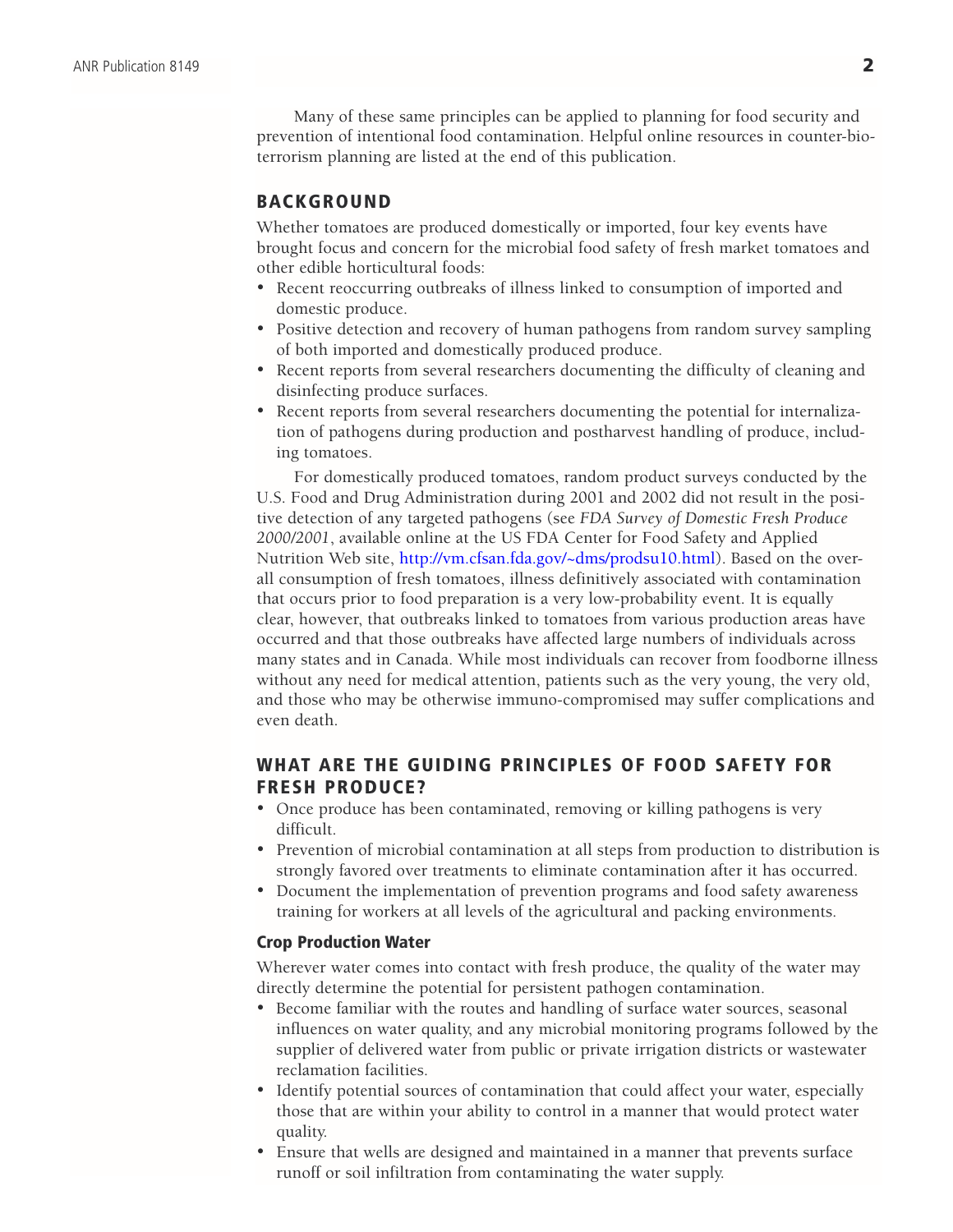- Water used for any foliar applications should come from a pathogen-free source.
- Identify the potential for any foliar spray materials to support the growth of pathogens that might be introduced with source water.
- Until more research data is available, it is strongly recommended that any foliar applications within 2 weeks of harvest be from a potable water source.

## Manure and Municipal Biosolids

Properly composted manures or municipal biosolids are not a source of microbial pathogens on fresh produce.

- Become informed about proper compost management for pathogen reduction and document the methods used to eliminate pathogens from any manure that you apply.
- Document or obtain documentation about the specific compost management for each lot.
- Maximize the time between the date you apply manure to production areas and the date you harvest those areas.
- In any ranch or production block where you use multiseason drip irrigation, pay special attention when spreading chicken manure or litter without incorporating it into the soil to ensure that pathogen reduction practices have been followed and documented.

## Minimizing Animal Fecal Contamination

It is not possible or permissible to eliminate all animal influences from production fields. All the same, you need to determine what steps you can take to minimize their presence and activities.

- Domestic animals should be excluded from tomato fields during the growing and harvesting seasons.
- Evaluate the need for bare soil buffers between your tomato fields and adjacent land. Buffer zones can discourage the movement of reptiles, amphibians, and rodents—all potential sources of contamination—into your fields.
- Minimize the presence of vector attractants (such as cull piles) within a production field.

## Worker Health and Hygiene

There is no substitute for awareness, training, and constant reinforcement of the importance of each worker's personal hygiene and sanitation as critical elements in maintaining a sustainable business for you and continued employment for the worker.

- Follow all OSHA and CAL OSHA requirements for sanitary facilities.
- Establish a training program that includes proper hand washing techniques and the importance of using toilet facilities.
- Establish and communicate a clear policy that allows workers who report or are observed to have symptoms of illness or diarrhea to be reassigned to paid activities that do not involve contact with food or food surfaces. In the absence of such a policy, it is likely that workers will not report their illness for fear that they will lose wages.
- Carefully inspect areas frequented by unsupervised workers (such as night irrigators) for signs that additional training is needed.
- Provide bandages or other protective coverings to workers who have cuts or lesions that may make contact with fresh produce.
- If the workers use gloves, provide instruction on their proper use to prevent pathogen transfer to fresh tomatoes or packing surfaces and packed containers.
- Use caution when servicing portable toilets to prevent leakage into a field.
- Provide physical diversion and containment in the event of waste spillage. Have a plan for how to isolate and destroy contaminated produce in the event of a spill.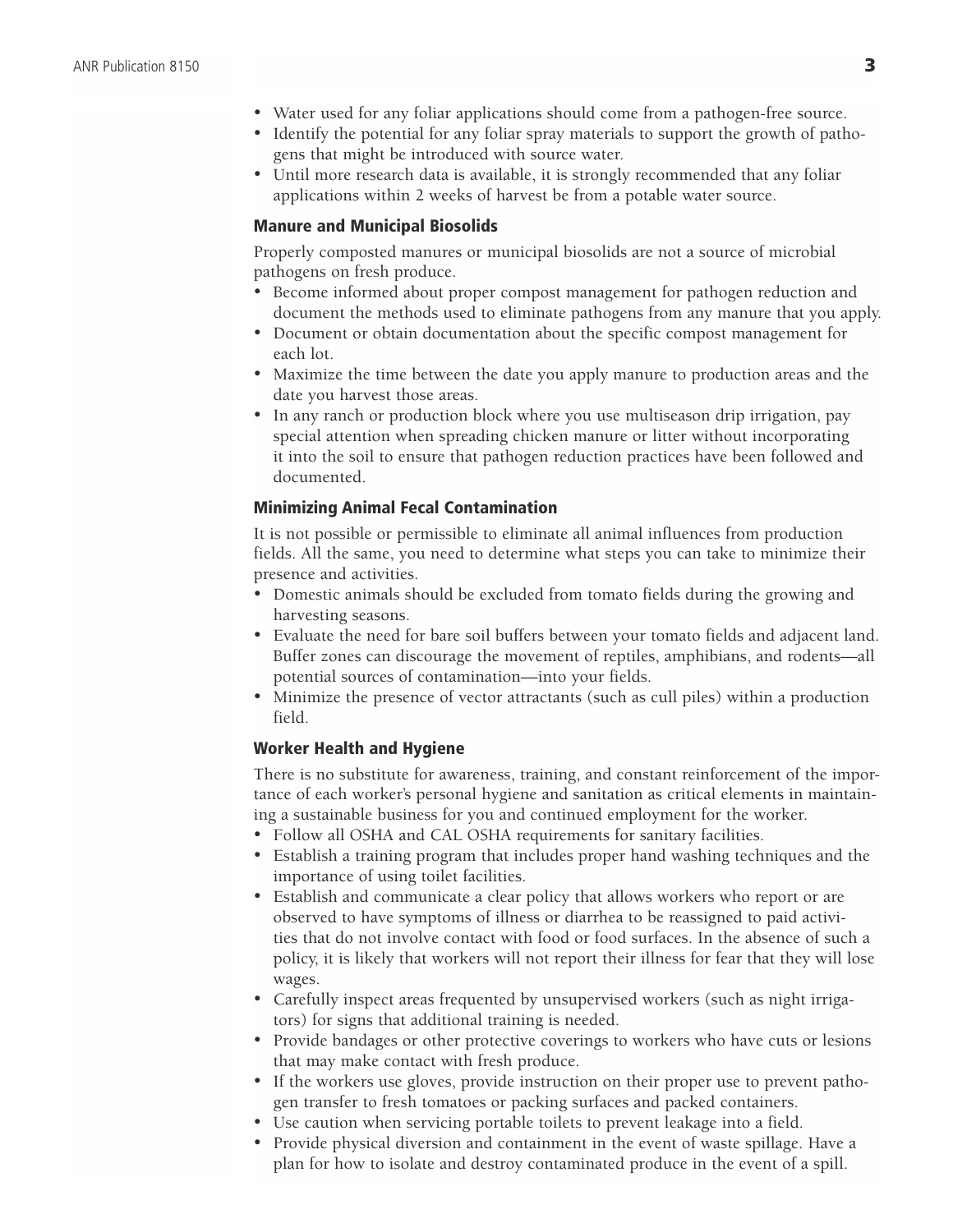## Field and Harvest Sanitation

All surfaces and implements that touch fresh produce must be treated as food contact surfaces.

- Clean and sanitize all food contact surfaces and harvest containers or bins prior to each use.
- Ensure that harvest contractors and crews are aware of the principles of microbial food safety risk reduction and that they adhere to your established food safety practices.
- Develop and document a system of cleaning and sanitizing food contact surfaces.
- Minimize the opportunity for disease vectors (rodents, birds, flies, reptiles, amphibians, etc.) to contaminate packing surfaces and materials.
- Minimize vectors' access or attraction to harvest equipment kept in the field (for instance, do not leave damaged fruit or heavy juice residues on buckets, belts, in bins, or in trailers and gondolas).

## Packing Facilities

Well-designed and operated centralized packing facilities and packing systems can contribute to the reduction of pathogen contamination. Management lapses in facilities or system management can amplify localized contamination, broadly redistribute pathogens, and create opportunities for pathogen contamination within the facility.

- Design and maintain packing surfaces and equipment to minimize injury to the produce and to maximize accessibility for cleaning and sanitizing.
- Catwalks should prevent dirt or other debris from falling onto dump tanks and flumes, belts, conveyors, and sorting or grading tables.
- Maintain surfaces of bump pads, brush rollers, sponge rollers, and other equipment to minimize microinjury or other damage to fruit. Minor surface microinjuries that would not result in the culling of a tomato have been shown to promote survival of pathogens, especially in combination with fruit waxes.
- Determine the need, frequency, and process for effectively cleaning and sanitizing rollers and brushes.
- Establish routine cleaning and sanitizing programs for all food contact surfaces.
- Remove as much dirt as is practical from harvest containers, trailers, and gondolas between harvest uses. This should be done outside the packing facility, away from any water source used for postharvest handling.
- Clean pallets, containers, or bins before use. The reuse of containers or cartons in a tomato repack operation should be carefully evaluated for any food safety risks.
- Establish and maintain a pest control program.
- Prevent birds or other vectors from contaminating packing equipment surfaces, packing areas, and storage areas.
- Store unformed or empty containers off the floor or bare soil surface and in a way that protects them from contamination.
- Ensure that diluted fruit waxes and sheens do not become contaminated with nonpotable water or by the transfer hose on the packing house floor.

## Postharvest Water during Packing

The quality of postharvest water that contacts fresh produce during postharvest flume transport, cleaning, grading, cooling, and surface treatment application is widely recognized as the essential pathogen control point for fresh produce.

• Follow Good Manufacturing Practices (GMPs) to ensure that all water is of adequate quality throughout all packing operations from start-up to the last packed unit.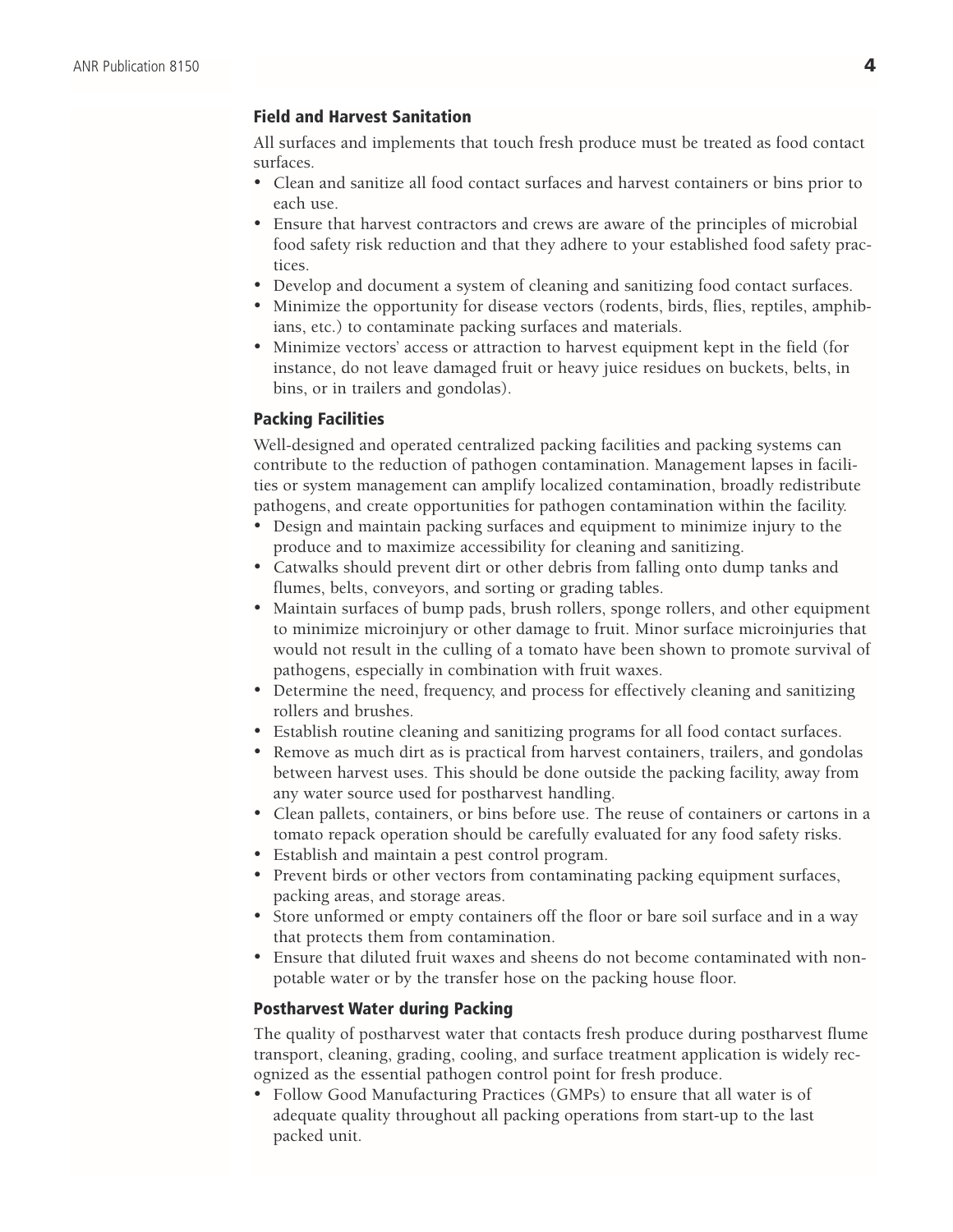- Antimicrobial chemicals help minimize the potential for microbial contamination to spread in packing operation water. The levels of antimicrobial chemicals must be routinely monitored and recorded to ensure that they stay at appropriate levels.
- Special attention to water quality is required for dump tank systems and recirculated water. In dump and flume systems, maintain chlorinated (or other approved disinfectant) water temperature at least  $10^{\circ}F(5.5^{\circ}C)$  warmer than incoming fruit pulp temperature to minimize water infiltration Typically, it is unnecessary to heat water warmer than  $104^{\circ}F (40^{\circ}C)$ . If chlorinating dump and flume water, at warm temperatures, it is very important to carefully monitor chlorine levels since available antimicrobial activity may be reduced by 15 percent or greater than in water at 68ºF (20ºC). (See also *Prevention of Postharvest Water Infiltration into Fresh Market Tomatoes: Food Safety and Spoilage Control Practices* accessible at the University of California Cooperative Extension Vegetable Research and Information Web site, [http://vric.ucdavis.edu/issues/bulletinboard/tomato\\_microbial.pdf.\)](http://vric.ucdavis.edu/issues/bulletinboard/tomato_microbial.pdf)
- Provide a shaded area for incoming fruit in the staging area to minimize heat gain prior to transfer to dump tank or flume.
- Keep air-cooling and chilling equipment clean and sanitary.

#### Transportation

Limited control is possible beyond the shipping dock, but the consequences of crosscontamination during transportation and distribution will be linked back to the handler and grower.

- Inspect transportation vehicles for cleanliness, odors, and obvious dirt and debris before loading. If necessary, insist that trailers or containers be cleaned and sanitized before loading.
- Ideally, owner-operators of transport vehicles should have documentation of the prior three loads in the trailer that could be reviewed if there were concerns about chemical or biological contaminants following a loading dock inspection for cleanliness and the presence of unwanted odors.
- Ensure that transporters, distributors, and retailers maintain the integrity of the positive lot identification and trace-back systems that have been implemented by the tomato industry or individual shippers.

#### Storage and Distribution

Well-designed and operated wholesale distribution, load consolidation, and crossdocking facilities can maintain the integrity of a pathogen-free product. Lapses in facility sanitation or system management can amplify localized contamination, promote internalization of pathogens into products, and broadly redistribute pathogens.

Mixed storage and mixed-load distribution can transfer contamination from one lot or product to another that was not previously contaminated, especially where palletstacking and mixed loads of wet or iced product are involved.

- Be aware of the potential for cross-contamination.
- Separate dry and wet products and place water-repellant shipping barriers between commodities in mixed loads.

#### Repack Operations

Well-designed and operated repack operations and associated facilities can maintain the integrity of a pathogen-free product. Lapses in facility sanitation or system management can amplify localized contamination, promote internalization of pathogens into products, and broadly redistribute pathogens. The diversity of handling practices at repack make a single, universally applicable approach to food safety planning unrealistic. Instead, repackers need to follow the same key guiding principles of *prevention*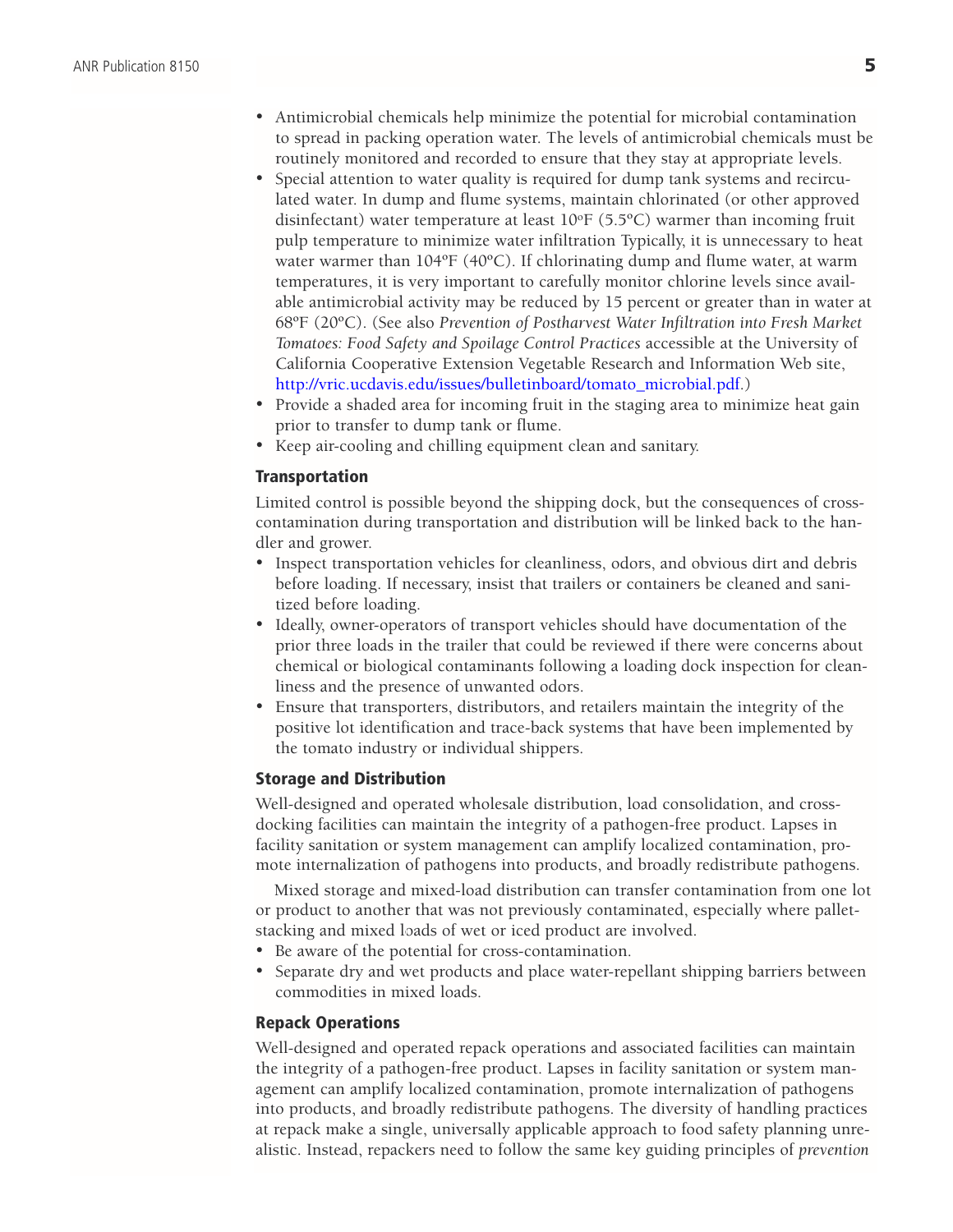*of contamination*, *reduction of survival*, and *prevention of cross-contamination* to maintain the safety of the product they receive.

- All repack surfaces should be treated as food contact surfaces, and appropriate daily cleaning and sanitizing measures should be implemented and documented.
- If a washing step is included in the repack line, follow recommendations presented in the section "Postharvest Water during Packing," above.
- In California, a carton can be reused only by the original grower or a repacker who is registered with the state. Any repacking of tomatoes into used containers should include a clear statement on the carton that the product was repacked. Adequate documentation of carton reuse should be maintained by the repacker, including any lot co-mingling.
- If repack operations place sorted fruit into the same shipping cartons, assign someone to inspect each carton to ensure that it meets adequate standards for cleanliness and is suitable to transport fresh food.
- Ideally, no lots of tomatoes should ever be mixed, especially from different suppliers. In cases when avoiding comingling is not practical, ample and clear documentation and records should be maintained.

#### Fresh-cut or Value-added Processing

Well-designed and operated processing facilities can contribute to the reduction of pathogen contamination. Lapses in facility or system management can amplify localized contamination, broadly redistribute pathogens to the edible fruit, and contaminate pathogen-free tomatoes from within the facility during handling.

Washing in combination with a disinfectant treatment reduces but does not eliminate microbial contamination. Greater microbial reductions are achieved on smooth, waxy produce (such as tomatoes) than on rough-textured or porous products.

Proper temperature management (cold chain control) is important for quality and safety management but cannot be relied upon, alone, to provide sufficient consumer protection from potential foodborne illness.

Optimal short-term distribution temperatures for fresh whole tomatoes, a chilling-sensitive fruit, should be from  $50^{\circ}$  to  $55^{\circ}$  F (10<sup>°</sup> to 13<sup>°</sup>C) for ripened and mature-green tomatoes, respectively (see "Tomato Facts" at the UC Davis Postharvest Technology Research Information Center Web site[, http://rics.ucdavis.edu/post](http://rics.ucdavis.edu/postharvest2/Produce/ProduceFacts/Veg/tomato.shtml) [harvest2/Produce/ProduceFacts/Veg/tomato.shtml.\)](http://rics.ucdavis.edu/postharvest2/Produce/ProduceFacts/Veg/tomato.shtml) Lower temperatures negatively affect the sensory quality of whole tomatoes after a few days, depending on stage of ripeness. Once sliced or diced, storage and distribution temperatures, typically at or below at or below 41ºF (5ºC), prevent the growth of most foodborne bacterial pathogens (Listeria monocytogenes is one exception), but refrigeration does not eliminate contamination from the product should it be present. With fresh-cut products, lower temperatures to prevent or retard microbial growth overrides concerns for chilling injury.

- Use only good-quality fruit, free of open wounds or defects that may have allowed bacteria to become internalized. Avoid fruit that have visible sunken areas or areas of mold or decay.
- Product flow should be linear; incoming product should not cross paths or be stored next to cleaned or processed product. Ideally, packing areas should be physically separated from receiving and processing areas.
- Worker traffic flow and activities should not move between packing and receiving.
- Develop worker training programs for fruit handling and processing to prevent bare-hand or gloved-hand contact of uncleaned fruit and cut fruit flesh, in sequence, by the same individual.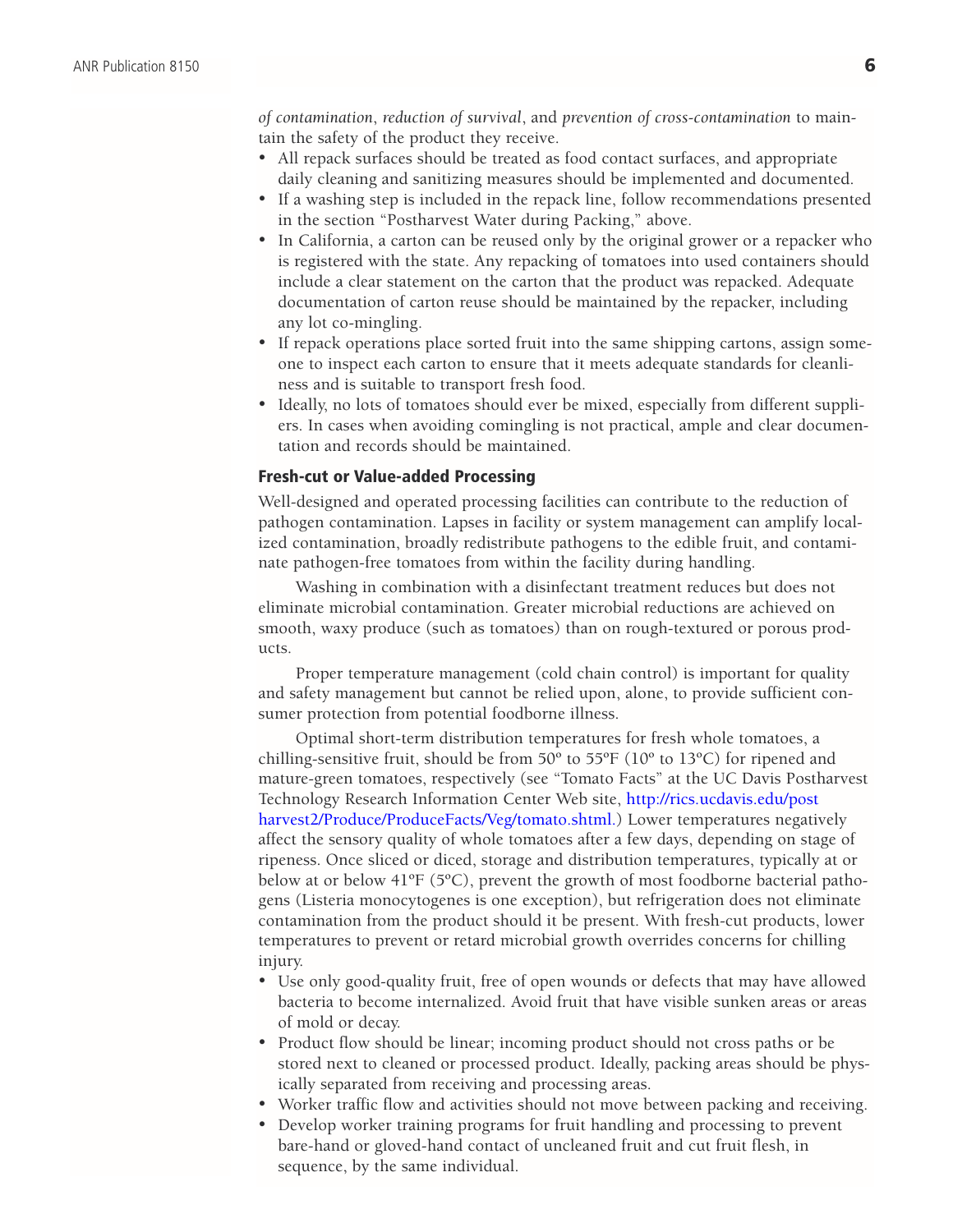- Antimicrobial chemicals help minimize the potential for microbial contamination to be spread by process water. Levels of antimicrobial chemicals must be routinely monitored and recorded to ensure that they are maintained at appropriate levels.
- Special attention to water quality is required for common wash tank or flume systems and any recirculated water.

## RESOURCES FOR UNDERSTANDING AND MINIMIZING MICROBIAL RISKS TO FRESH PRODUCE

#### Production and Postharvest

- Food Safety Begins on the Farm Brochure (English and Spanish), 2004, Cornell University Good Agricultural Practices Web site, [http://www.gaps.cornell.edu.](http://www.gaps.cornell.edu)
- On-Farm Food Safety Self Audit and Resource CD-ROM, order from University of California Cooperative Extension Good Agricultural Practices Web site, [http://](http://ucgaps.ucdavis.edu/Information%5Favailable%5Fon%5Fa%5FCD/) [ucgaps.ucdavis.edu/Information%5Favailable%5Fon%5Fa%5FCD/.](http://ucgaps.ucdavis.edu/Information%5Favailable%5Fon%5Fa%5FCD/)

#### Overview of Good Agricultural Practices

Final Guidance: Guide to Minimize Microbial Food Safety Hazards for Fresh Fruits and Vegetables, US FDA Center for Disease Control and Prevention Web site, [http://www.foodsafety.gov/~dms/prodguid.html.](http://www.foodsafety.gov/~dms/prodguid.html)

## System-wide Biosecurity

- Food Security Guidance, Federal Register Notice of Availability, 2002, US FDA Center for Food Safety and Applied Nutrition Web site, <http://www.cfsan.fda.gov/~lrd/fr020109.html>.
- Guidance for Industry: Food Producers, Processors, Transporters and Retailers: Food Security Preventive Measurers Guidance, 2002, US FDA Center for Food Safety and Applied Nutrition Web site, [http://www.cfsan.fda.gov/~dms/secguid.html.](http://www.cfsan.fda.gov/~dms/secguid.html)
- Guidance for Industry: Importers and Filers: Food Security Preventive Measures Guidance, 2002, US FDA Center for Food Safety and Applied Nutrition Web site, <http://www.cfsan.fda.gov/~dms/secguid2.html>.

#### General Food Safety

- *FDA Survey of Domestic Fresh Produce 2000/2001*, US FDA Center for Food Safety and Applied Nutrition Web site, <http://vm.cfsan.fda.gov/~dms/prodsu10.html>.
- *Prevention of Postharvest Water Infiltration into Fresh Market Tomatoes: Food Safety and Spoilage Control Practices*, 1998, University of California Cooperative Extension Vegetable Research and Information Web site, [http://vric.ucdavis.edu/issues/bulletinboard/tomato\\_microbial.pdf.](http://vric.ucdavis.edu/issues/bulletinboard/tomato_microbial.pdf)
- *Tomato Facts,* University of California, Davis, Postharvest Technology Research [Information Center Web site, http://rics.ucdavis.edu/postharvest2/Produce/](http://rics.ucdavis.edu/postharvest2/Produce/ProduceFacts/Veg/tomato.shtml) ProduceFacts/Veg/tomato.shtml.
- *Tomatoes: Safe Methods to Store, Preserve, and Enjoy*, ANR Publication 8116, 2004, UC ANR Communication Services Web site, <http://anrcatalog.ucdavis.edu>